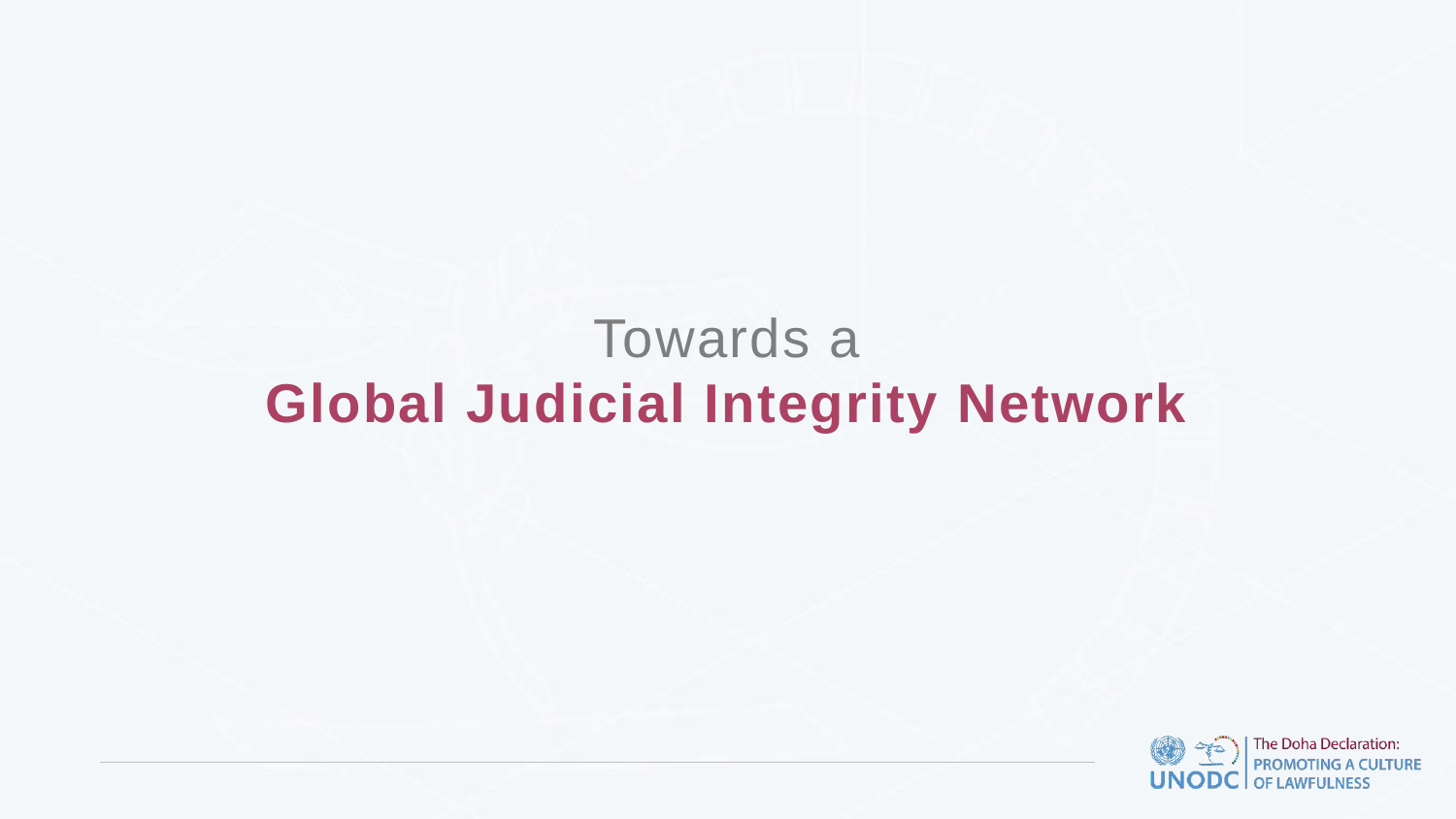

#### **The Doha Declaration**

- Adopted in 2015 at the 13th UN Congress Congress on Crime Prevention and Criminal Justice
- Commitment to: prevent and counter corruption, enhance transparency in public administration, and promote integrity and accountability in the criminal justice system
- 2016 Global Programme for Promoting a Culture of Lawfulness launched to support implementation of the **Declaration**



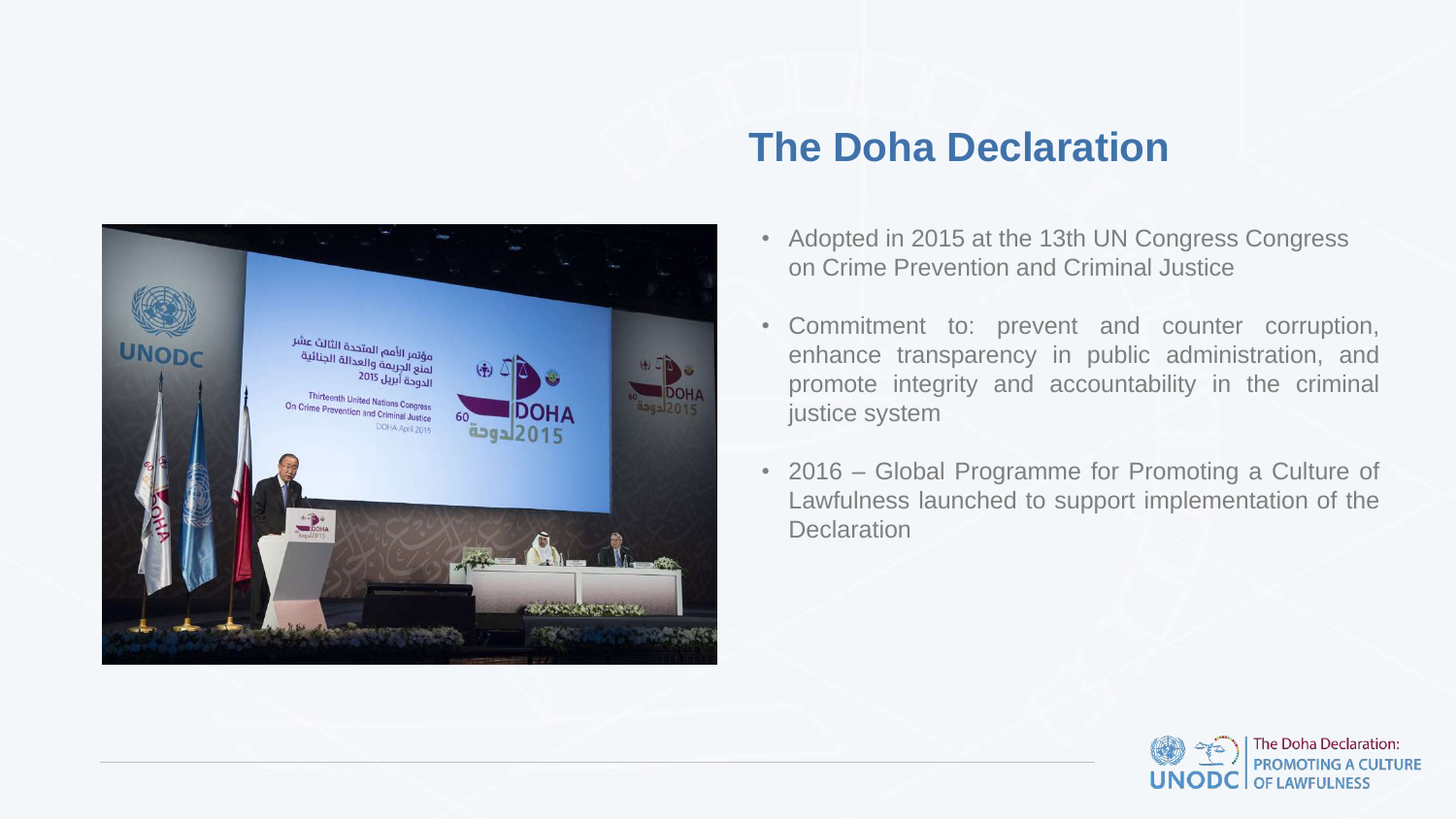**Integrity**





## The four components of the **Doha Declaration Global Programme**

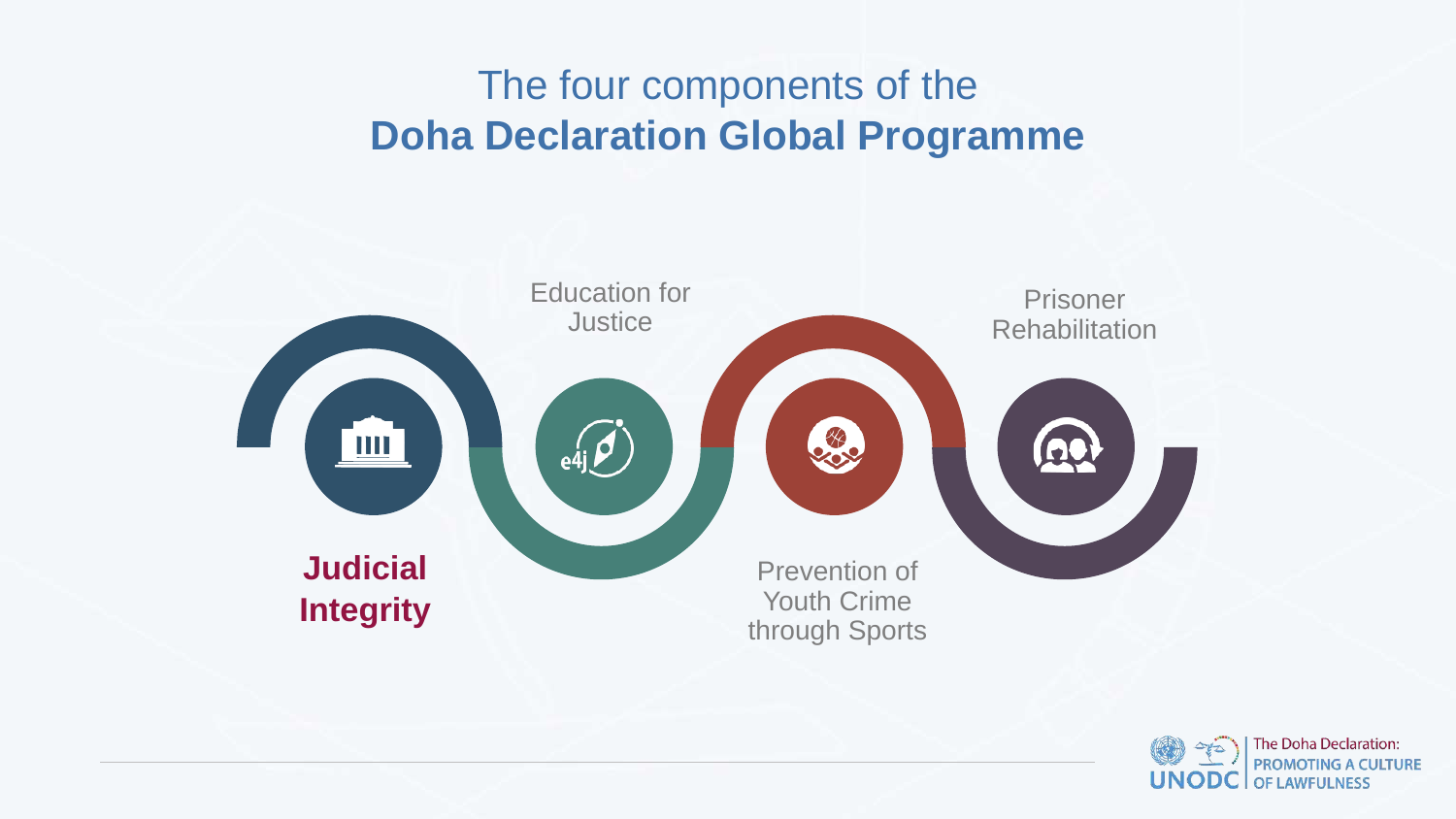

# Global Judicial Integrity Network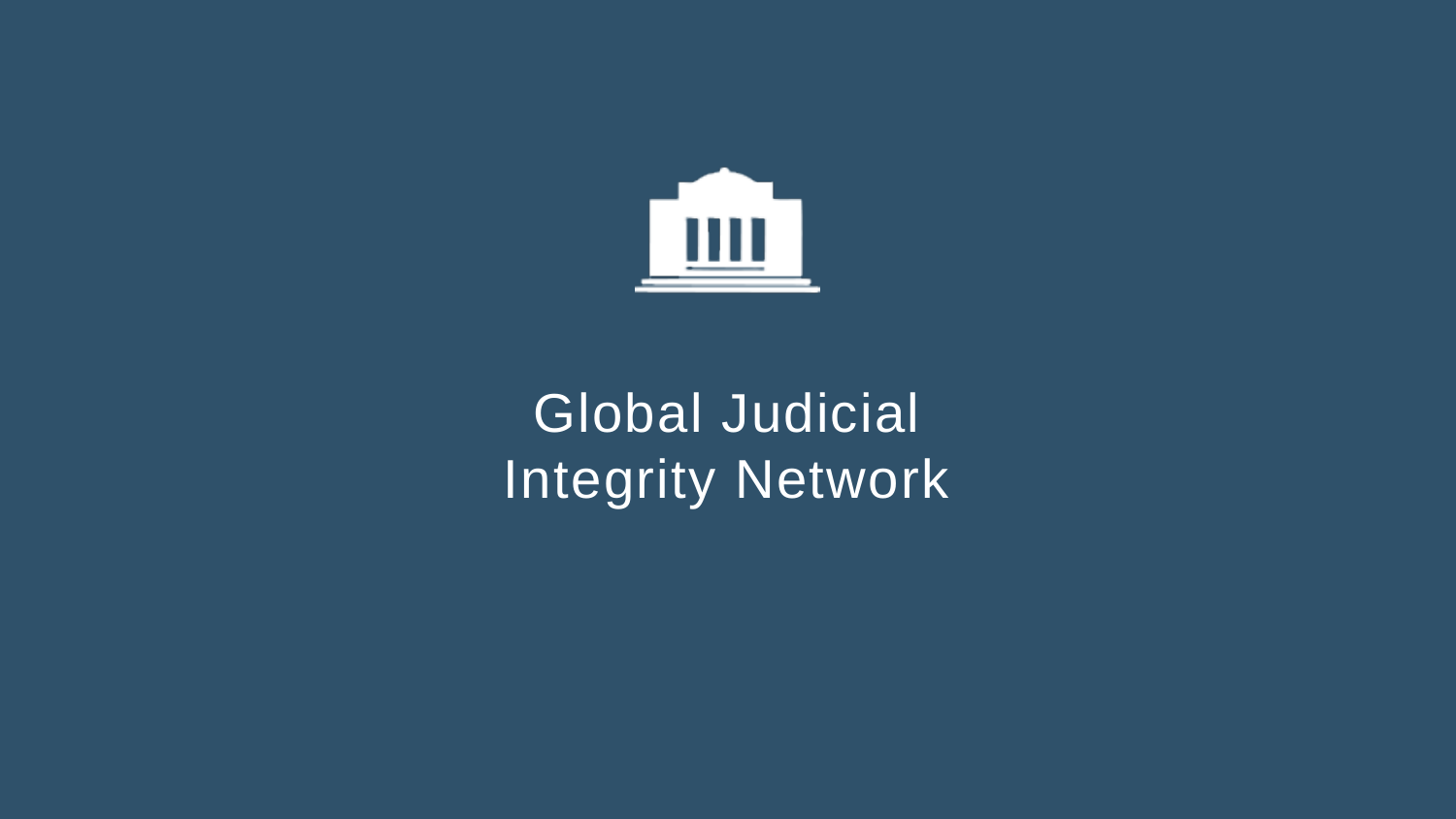#### United Nations **Convention against Corruption**



۳



**182**

**States Parties** 



International **Cooperation** 



#### **Chapter II**

Preventive Measures

Asset **Recovery** 

#### **Chapter III**

Criminalization & Law Enforcement

#### **Chapter IV**

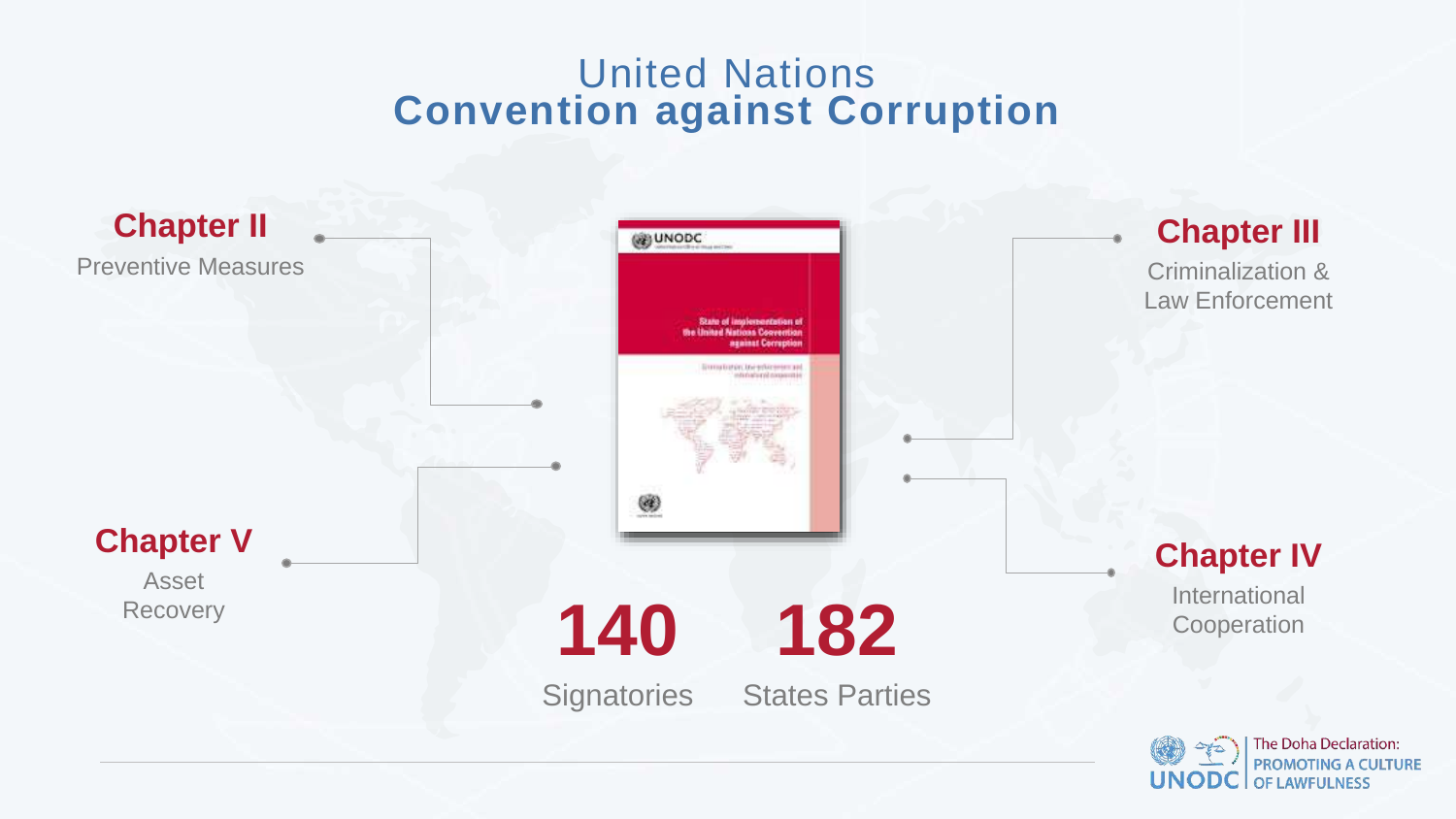#### Measures relating to the judiciary and prosecution services

1. Bearing in mind the **independence of the judiciary** and its **crucial role in combating corruption**, each State Party shall, in accordance with the fundamental principles of its legal system and without prejudice to judicial independence, take measures to **strengthen integrity** and to **prevent opportunities for corruption** among members of the judiciary. Such measures may include rules with respect to the conduct of members of the judiciary







### **Article 11**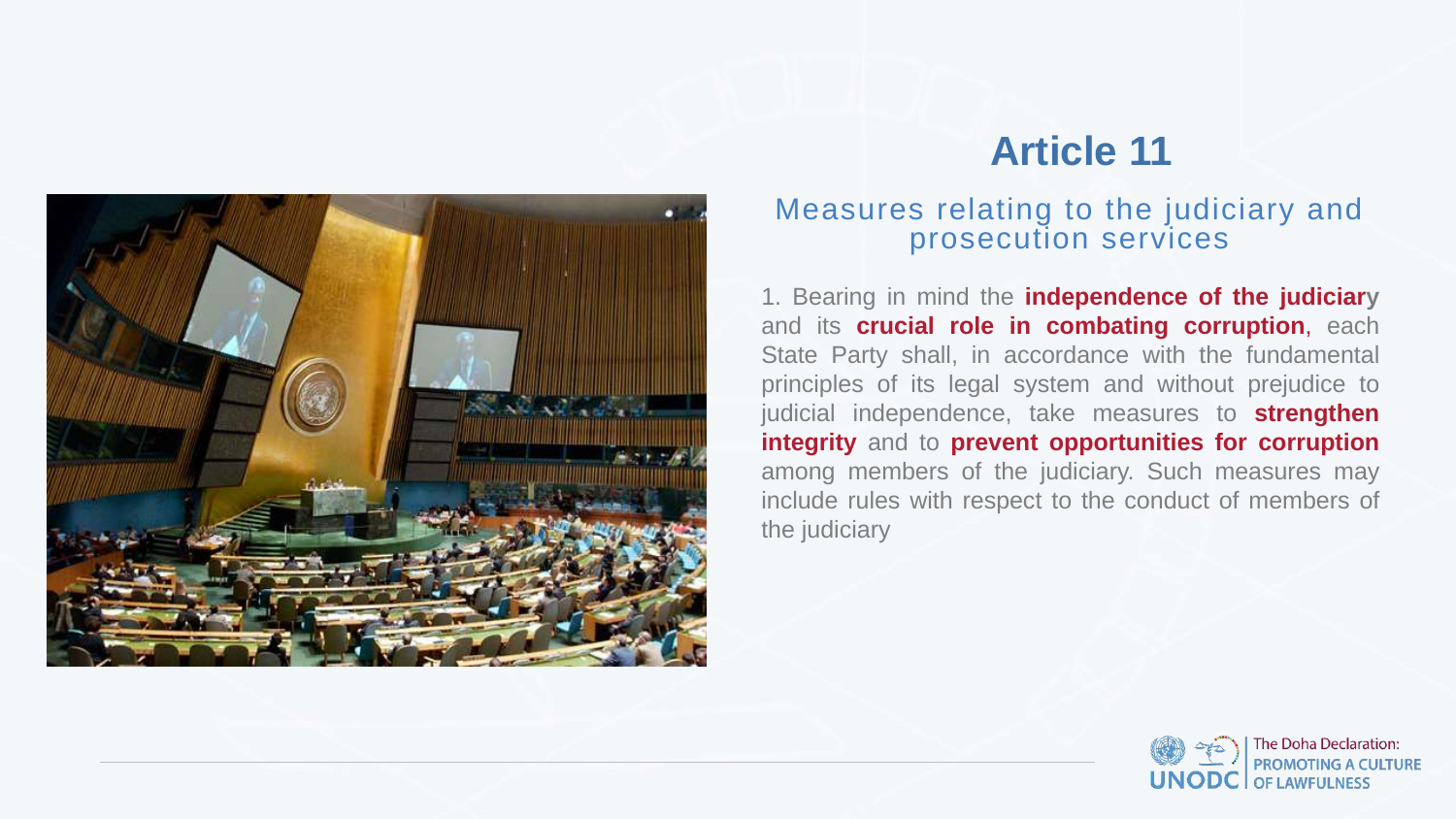Connecting judges to support each other in upholding judicial integrity and preventing corruption in the justice system:

- Regular **network meetings** (globally/regionally)
- **Virtual meetings**

• Thematic **working groups** on specific topics





.

## **Networking for Integrity**

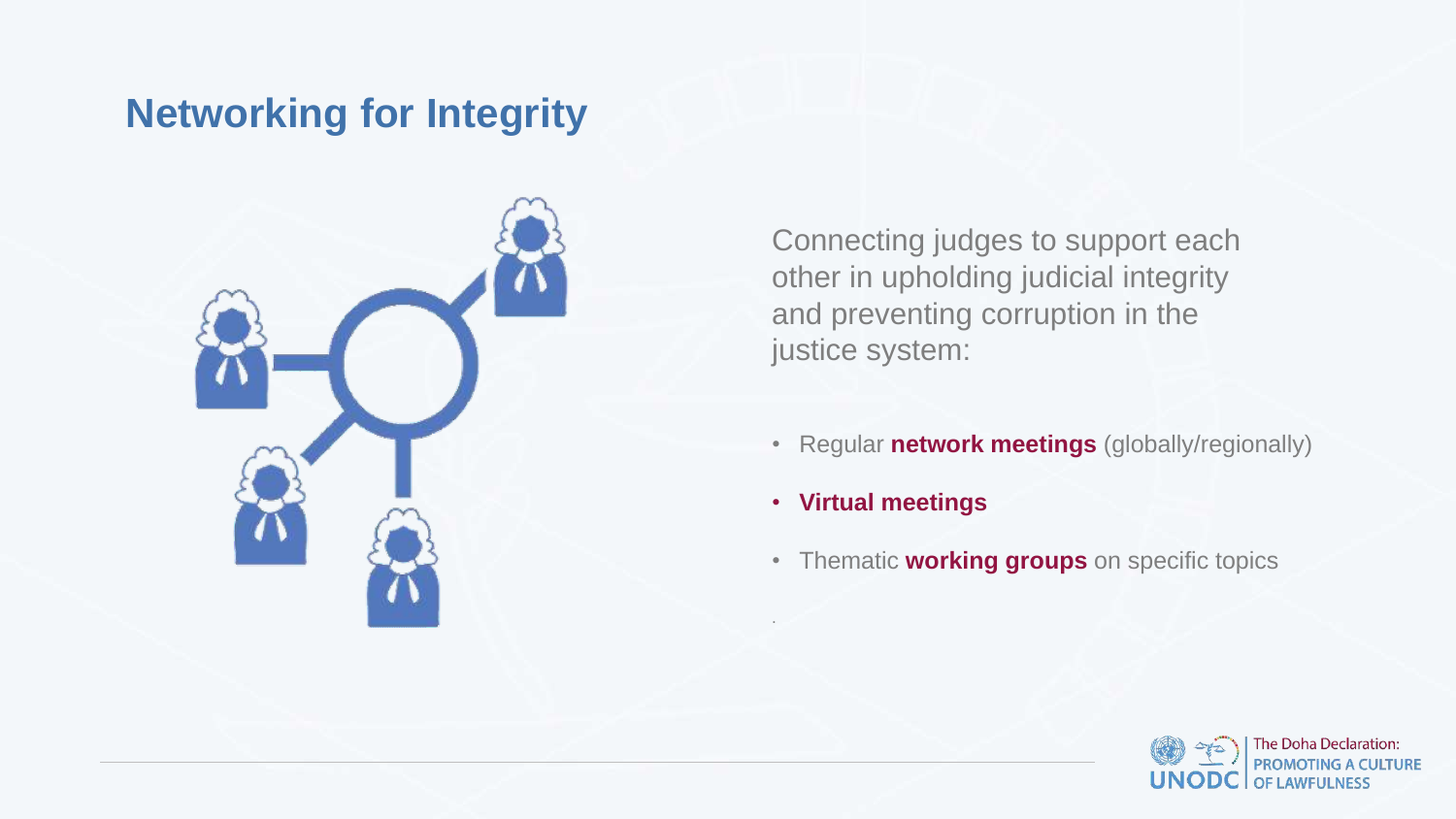Providing judges and other stakeholders with a one-stop-shop database & website of:

- **Knowledge products** (research & analysis, policy documents, guidelines, standards & norms)
- **Resource materials** (training manuals, checklists, database of disciplinary decisions)





.

### **Resources for Integrity**

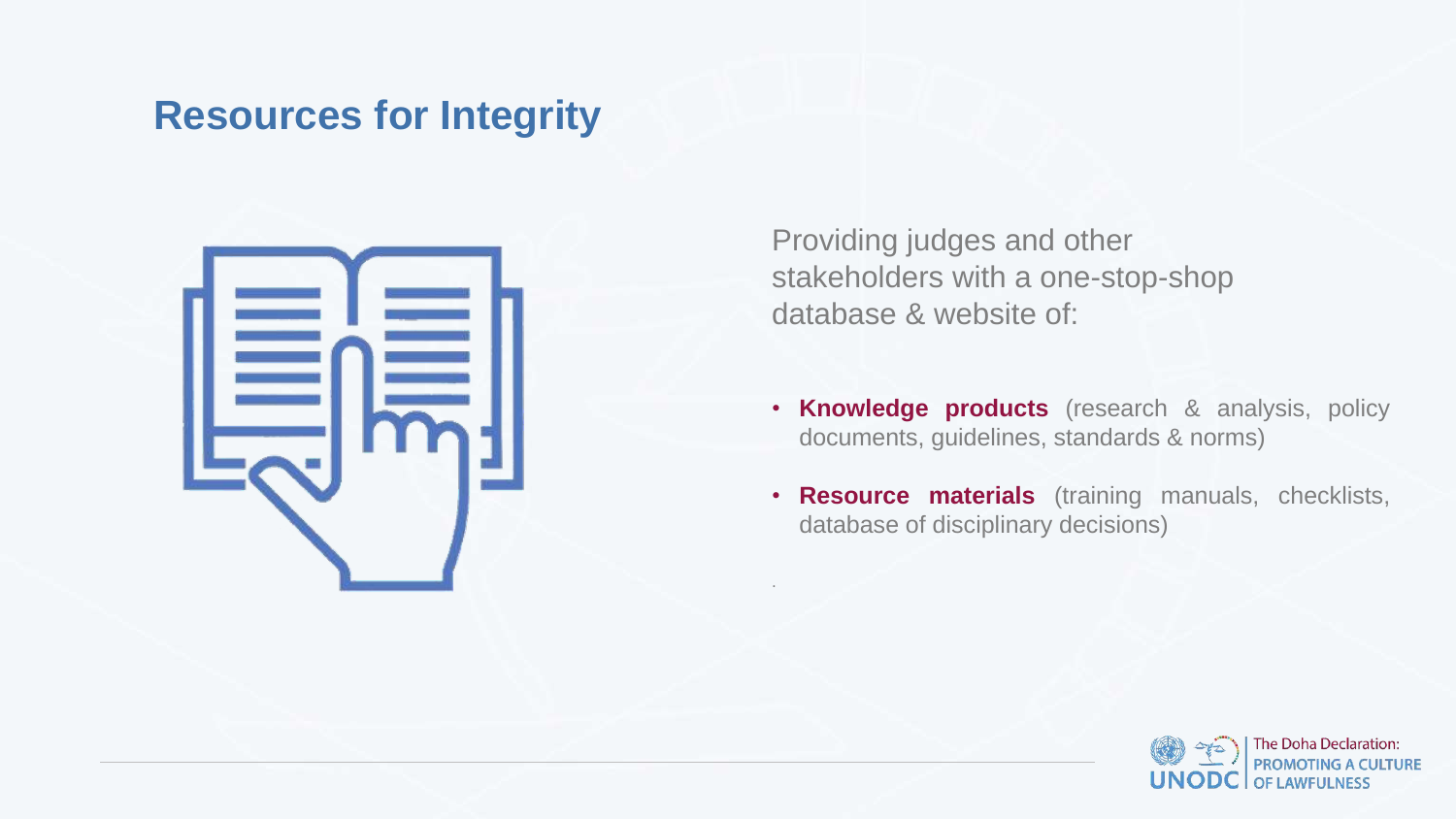Developing new tools for judiciaries to enhance judicial integrity and prevent corruption in the justice system, e.g.:

• **Training materials** (judicial ethics)

- **Guidelines** (asset declaration, performance evaluation)
- **Best practice studies** (Codes of Conduct enforcement mechanisms, remuneration of judges & court staff, transparency & public outreach, court infrastructure)
- **IT applications** (case management, complaints system, court user feedback)





.

### **Tools for Integrity**

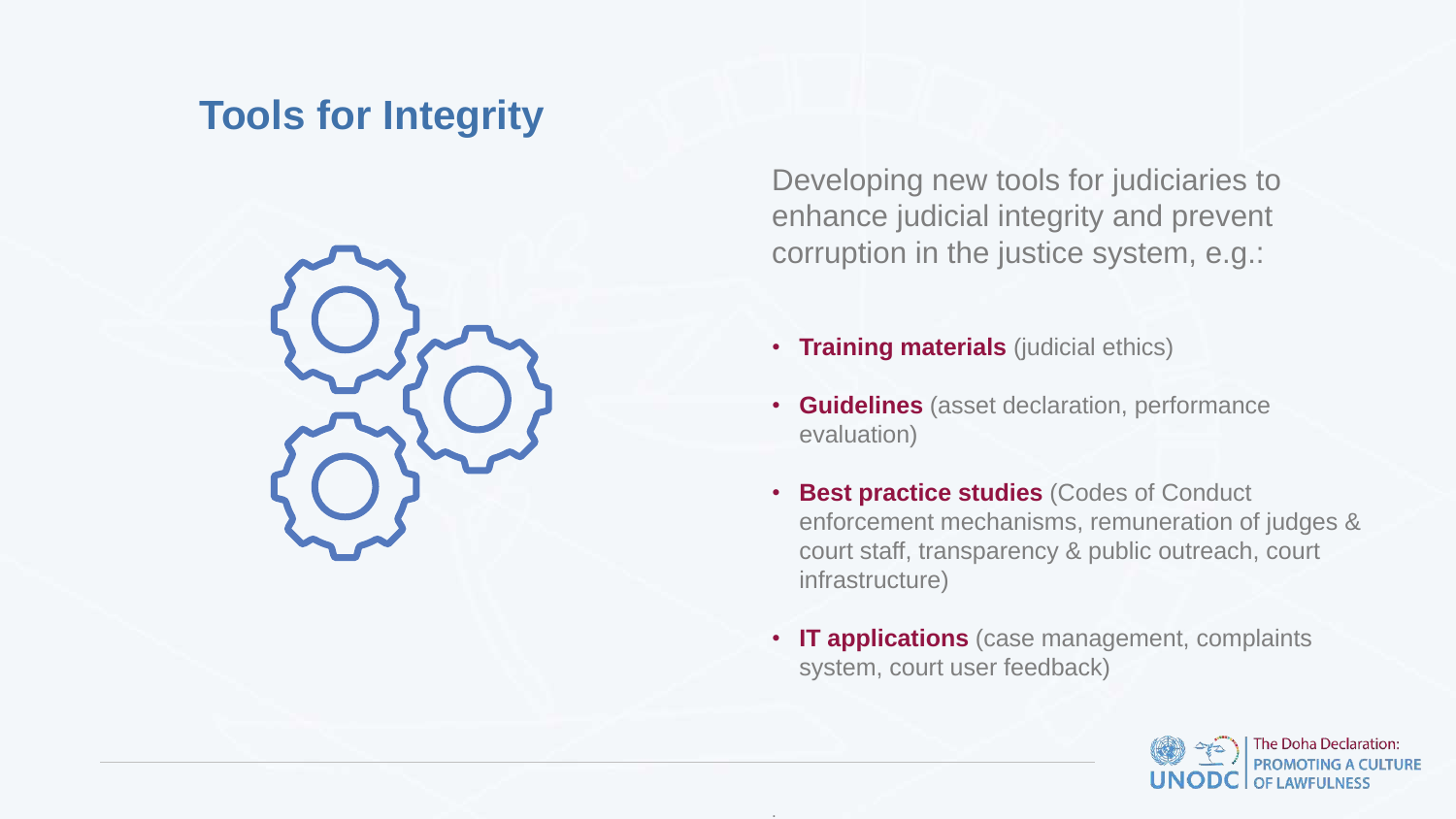#### Providing judges with TA, including

• **Assessments, surveys and studies,** incl. preparations for the UNCAC IRM

- **Legal and Policy Development Support**  (Strategies & Action Plans, Codes of Conduct, Performance Evaluation, Income & Asset Declaration, Court Inspections, Complaints & Disciplinary Systems, etc.)
- **Capacity building** (peer-to-peer learning and training





.

# **Technical & Policy Advise for Integrity**

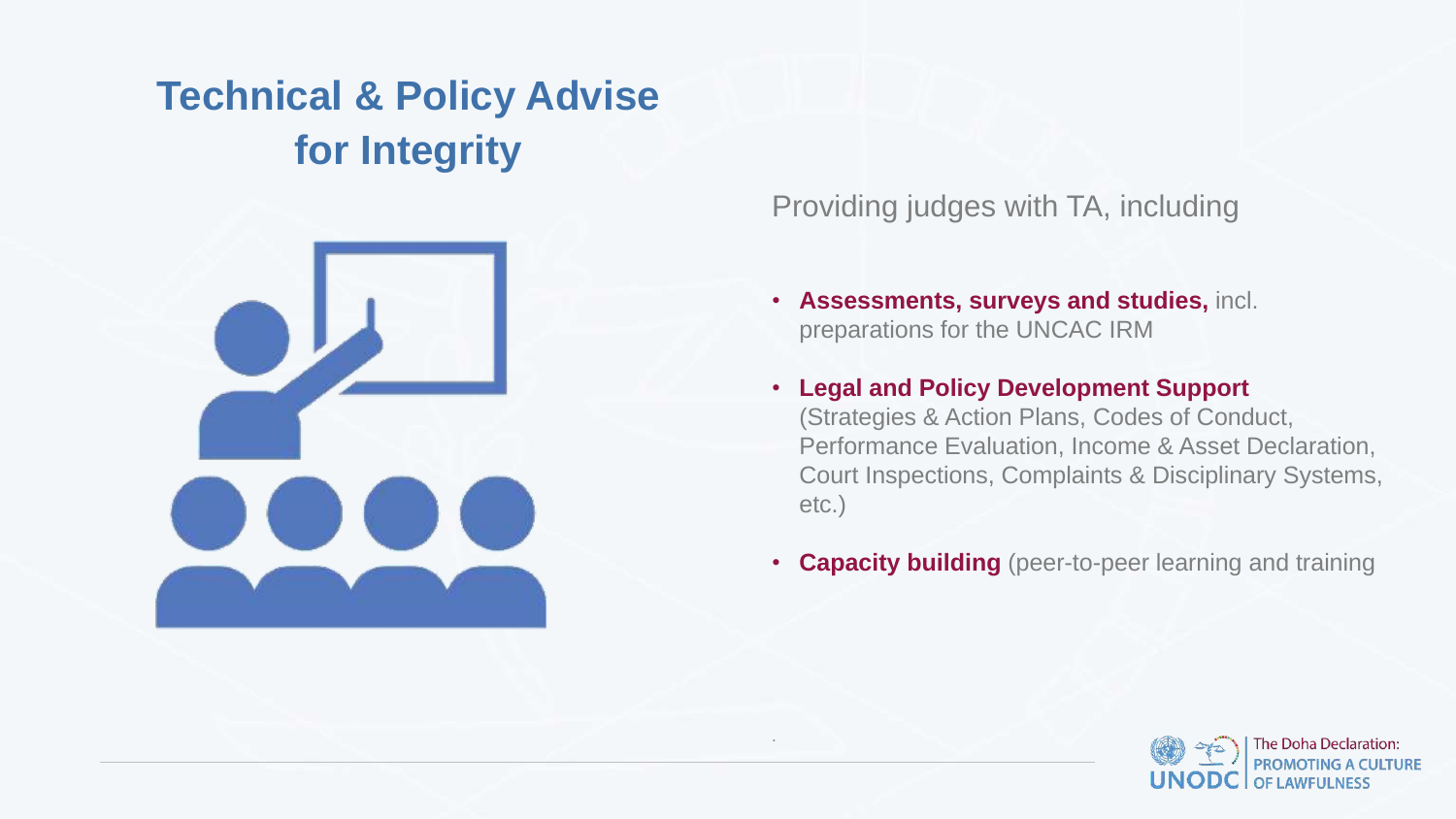## **Priority Actions**



Regional preparatory meetings for the **Global Judicial Integrity Network** ahead of the international launch in April 2018 in Vienna.



**Technical assistance** to various Member States in the development and implementation of judicial codes of conduct.

Building **partnerships** with judicial associations, platforms and other









 $\bigodot$ 

**Judicial Ethics Training Package** consisting of an e-learning programme and a teachers' manual.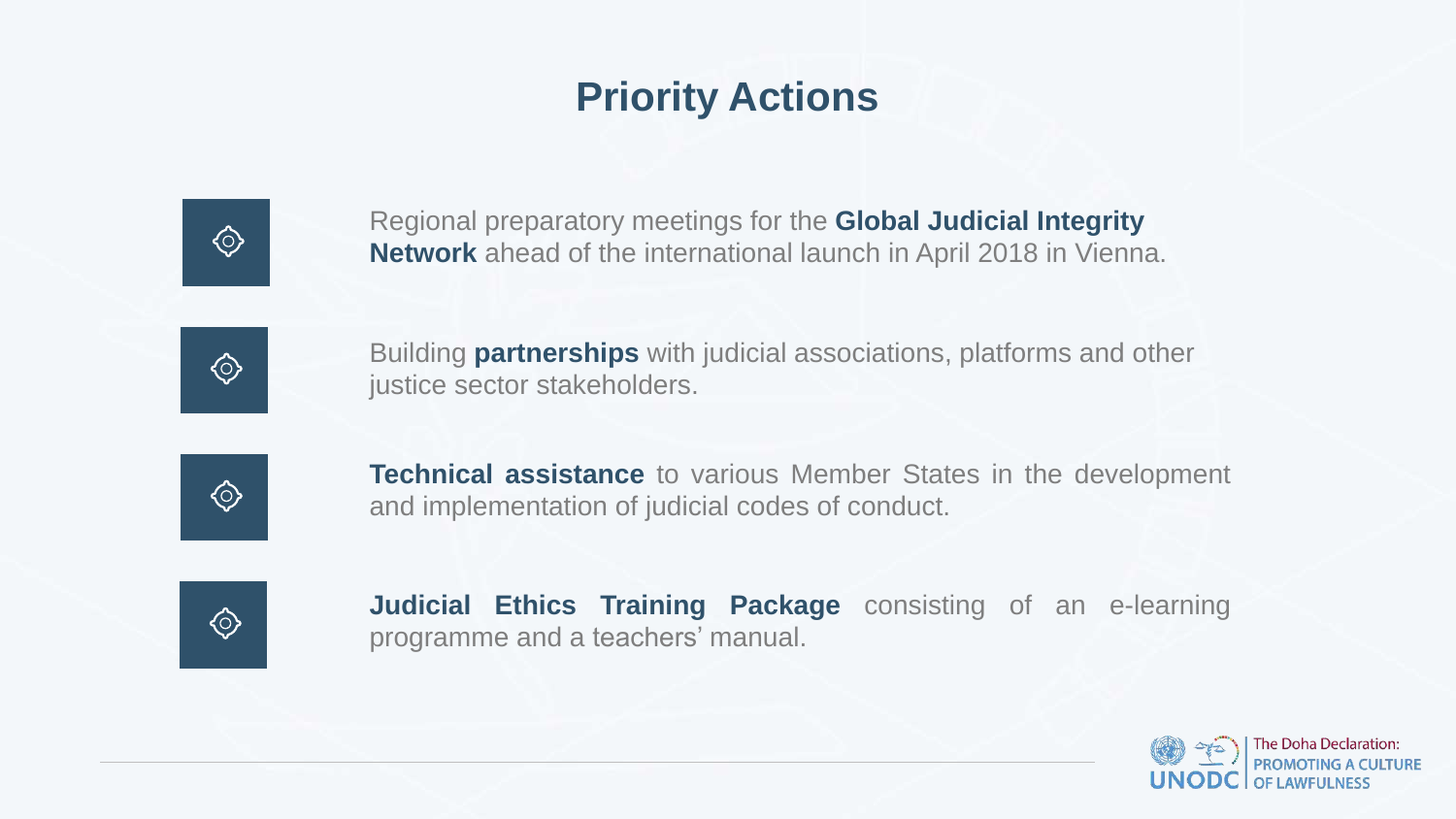

# **Global Judicial Integrity Network?**



What networking and learning opportunities should be provided through the Network?



What resources and tools should be available through the Network's website?



What technical cooperation services should be available through the Network?

Help us to meet your expectations: <http://icts-surveys.unog.ch/index.php/569437?newtest=Y&lang=en>